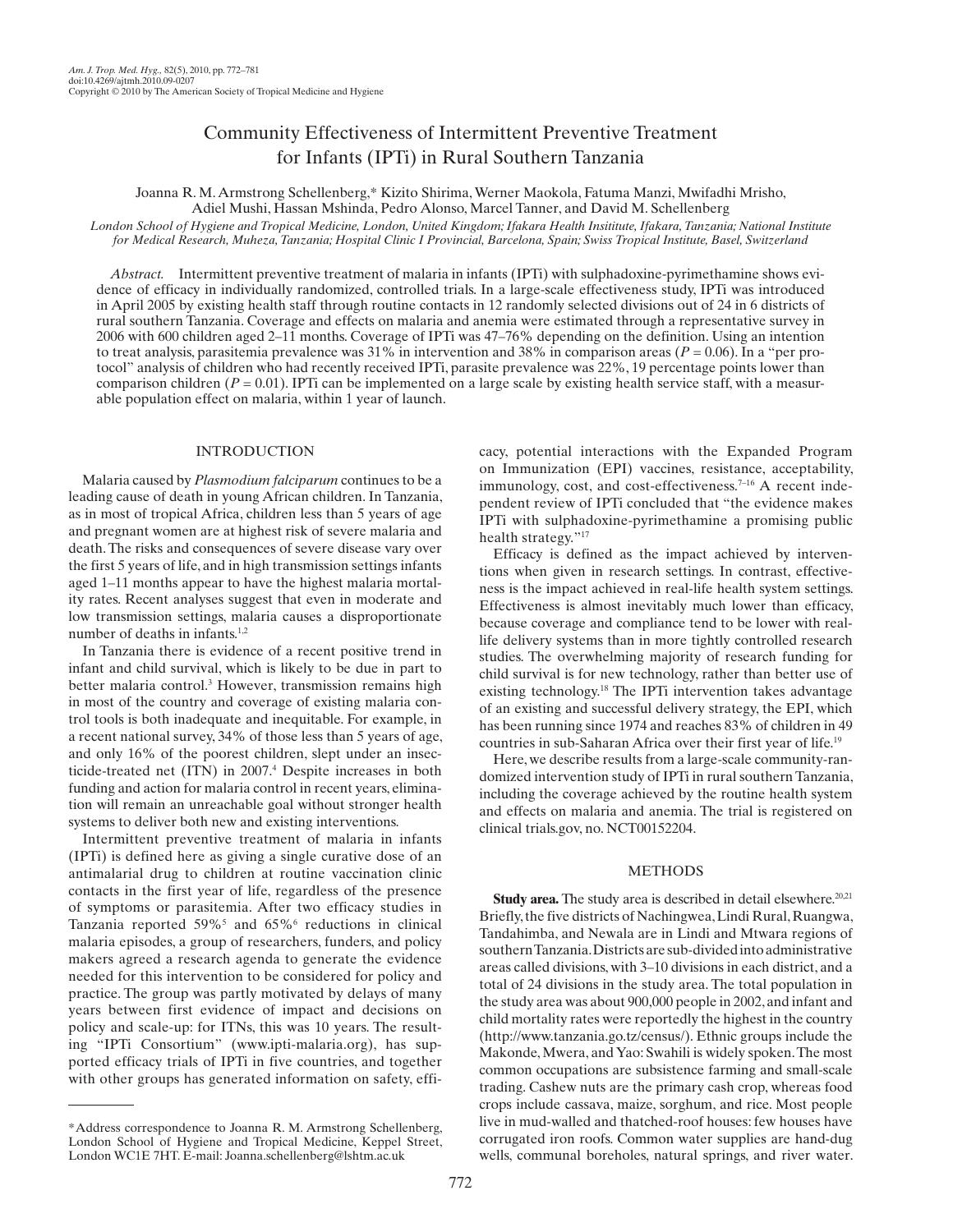Most rural roads are unpaved. There are two main rainy seasons, but rain is not uncommon in any month.

 The public health system comprises a network of more than 130 dispensaries, health centers, and hospitals offering a varying quality of care. Not all health facilities have a qualified prescriber (Medical Officer, Assistant Medical Officer, Clinical Officer, or Assistant Clinical Officer) and sick children are not infrequently managed by nursing cadres (Nursing Officers, Nurse Midwives, Public Health Nurse B, or Maternal and Child Health Aides) even though these staff are, strictly speaking, not supposed to prescribe. Nursing cadres are responsible for preventive services such as antenatal care and well-child visits for weighing and vaccination. Some villages have volunteer village health workers. Children less than 5 years of age are exempt from paying fees at any government health facility. Malaria is endemic and transmission occurs all year round. The first-line antimalarial drug was sulphadoxinepyrimethamine (SP) until the end of 2006, when this changed to artemether-lumefantrine (ALu).

A population-based survey in  $2004^{20}$  reported that parasite prevalence in children less than 2 years of age was 62%, and 31% of this age group had severe anemia (Hb <  $8.0 \text{ g/dL}$ ). About one-third (30%) of those less than 2 years of age had slept under a net the night before the survey, with 9% having slept under a recently treated net (treated in the previous year). A total of 81% of children aged 12–23 months had received the third dose of DPT-Hb vaccine before they were 12 months old, and 69% received the measles vaccine. Infant mortality in the period 2001–2004 was 74 per 1,000 live births, with neonatal (first month) deaths at 43 per 1,000 live births.

 **Study design.** We randomized 12 of the 24 divisions to receive IPTi through the existing government health system from April 2005 (Figure 1: map). Division populations and baseline mortality rates in children aged 2–11 months varied widely (9,838–101,039 population, and 12.4–81.1 deaths/1,000/ year). The 24 divisions were first allocated into three strata on the basis of mortality in children aged 2–11 months between July 2001 and June 2004, as measured in the baseline household survey. $20$  We allocated the 24 divisions to the two study arms using restricted randomization<sup>22</sup> to assure adequate balance in terms of baseline mortality, overall population size, and geographic area (and hence district health management team). There were 70 ways of allocating half of the 8 divisions in each stratum to the intervention arm  $(70! = 8!/[4! \times 4!])$ , and 343,000 ways of allocating half the divisions to the intervention arm (343,000 =  $70 \times 70 \times 70$ ). We used a program in Stata version 8.0 (Stata Corp., College Station, TX) to test whether each of these possibilities satisfied balance criteria, including: 1) a mortality ratio between the two study arms of 0.9 to 1.1; 2) a population ratio between the two study arms of 0.7 to 1.3; and 3) an even distribution of intervention communities over the five project districts. A total of 11,014 allocations satisfied these criteria and one was chosen at random using a program written in Stata. This resulted in IPTi being allocated to 5 of the 10 divisions in Lindi Rural district; 3 of the 5 divisions in Nachingwea district; 2 of the 3 divisions in Ruangwa district, and 1 of the 3 divisions in each of Newala and Tandahimba districts.

 **The IPTi strategy.** The IPTi intervention strategy was designed to be easily integrated into the routine Government health system, to maximize the potential for the intervention to be scaled-up and sustained by the Tanzanian Ministry of Health in the longer term, in the event of a national policy to implement IPTi. The strategy had the full support of district,



FIGURE 1. Map of the study area, showing divisions randomized to receive IPTi (shaded).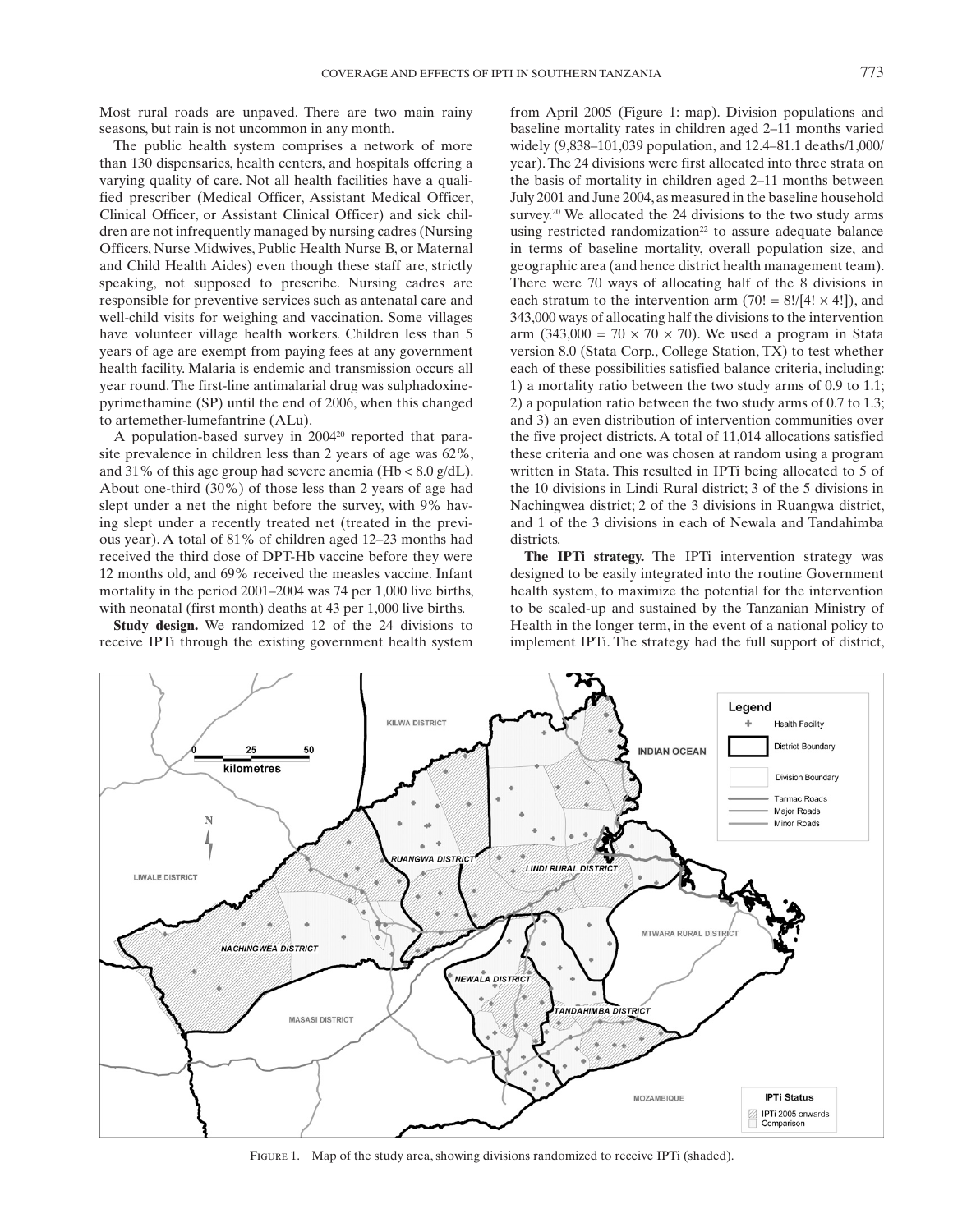regional, and national health program staff and was tailored to their needs. The development of the IPTi strategy is described elsewhere. 23 Briefly, starting in April–May 2005, a single dose of SP was given at 2, 3, and 9 months of age, when children came to vaccination clinics for their routine EPI vaccine doses of DPT-Hb (given at 1, 2, and 3 months), and measles (given at 9 months). Tablets of 500 mg sulphadoxine and 25 mg pyrimethamine were donated by Hoffman-LaRoche, Basel, Switzerland. Children weighing 5 kg and over were given half a tablet, and those under 5 kg were given a quarter tablet. Health cards in intervention divisions were adapted to give space to document IPTi doses. Standard unadapted cards were used in comparison districts.

 The IPTi was branded *MKINGE* , a Swahili term meaning "protect" and linked to posters carrying the line *"MKINGE mtoto wako dhidi ya malaria"* meaning "Protect your child from malaria."<sup>24</sup> A training guideline and laminated A3 job aid for health workers contained step-by-step instructions for administration of IPTi, and included information on how to document the doses on the child's health card, and in the routine reporting system. Before administering IPTi, health workers were trained to ask whether the child had ever had any adverse reactions to sulphur-containing drugs and whether the child had received SP for malaria treatment in the previous 2 weeks—both contraindications for IPTi. At the same facilities, health workers responsible for treatment of sick children were trained to check whether a child had received a dose of SP as IPTi in the previous 2 weeks, before they prescribed SP for malaria treatment.

 From each health facility, the person in charge of the Reproductive and Child Health (RCH) section and the overall person in charge of the facility were given one day of training on ordering, storing, administering, and documenting IPTi. They were trained by their own District Health Management Teams, who in turn had been trained by the regional RCH coordinators, supported by the IPTi research team. A single follow-up visit to each health facility focused on IPTi: all subsequent visits were in the context of routine supervision visits by Council Health Management Team staff. A single member of the IPTi research team was designated as "implementation coordinator" and accompanied each District Health Management Team on a small proportion of their routine supervisory visits to health facilities in both intervention and comparison areas. Supervision of IPTi focused on stocks, use and recording of IPTi, and not on case management. Systems for the delivery and distribution of SP for IPTi mimicked those for vaccines, with supplies kept at the Regional and District Vaccine Stores. Supervision and management systems also shadowed that of the EPI program.

 **Health facility survey.** We completed a survey in all vaccinating health facilities in the study area in May–June 2006, including the RCH section of hospitals, health centers, and dispensaries of the public health care delivery system, and non-governmental not-for-profit organizations. The overall focus of the survey was the availability and accessibility of IPTi and IPT in pregnancy. We also documented the availability of vaccines, drugs, supplies, and services essential for child health. We interviewed health workers, checked availability and functioning of equipment, and checked drug and vaccine stocks. The survey was conducted using an adapted World Health Organization (WHO) health facility survey tool, without case-management observation or exit interviews ( http://www.who.int/child\_adolescent\_health/documents/ 9241545860/en/). The tool included modules on health services, equipment, and supplies.

 The survey was carried out by 16 experienced interviewers working in pairs, with one supervisor acting as the overall survey coordinator. Specific training took 3 days and included interview techniques, group work, role-play, practical fieldwork, and a pilot-test of the survey instruments. All data were collected using handheld computers (personal digital assistants or PDAs).<sup>25</sup> Each team visited an average of two facilities every day. Facilities that were closed were revisited at the end of the field work. A letter of introduction from each Council Health Management Team, signed by the District Medical Officer and the District Executive Director, was given out at the facility before the interviews. To help assure the quality of data, the supervisor repeated part of the interview at two or more facilities each day, and any discrepancies from the initial data were discussed and reconciled.

 **Household survey.** We carried out a cross-sectional survey in a representative cluster sample of households from the five districts in July–August 2006. Eight clusters of 30 households were sampled from each of the 24 divisions, giving a total of 192 clusters and 5,760 households. The number of clusters selected from each ward (an administrative sub-unit of a division) was determined by probability proportional to the population of the ward, on the basis of the 2002 National Census population (http://www.tanzania.go.tz/census/). The required number of clusters was then selected at random from a list of all subvillages ( *vitongoji* , singular *kitongoji* ), as supplied by the district council. Within each sub-village, 30 households were selected at random using a modified EPI-type sampling scheme that ensured an equal chance of any household being selected. For this purpose a household is defined as a group of people who eat from the same cooking pot.

 Because there was no list of all households in the *kitongoji* , a team member dedicated to sampling of households went to the center of the *kitongoji* and threw a pen to choose a random direction. The "sampler" then walked in the direction indicated until the edge of the *kitongoji* was reached, sketching a map of all the households passed, and numbering them as they went. One of these houses was selected at random as the starting point, or "house 1" of the cluster. At this house, a pen was thrown to choose a random direction, and the sampler walked in that direction until they came to another household, which was the second house of the cluster, and so on. If there was a junction in the path, a pen was thrown again to select from the choices available. This procedure was repeated until 30 households were counted. All households were selected for an interview regardless of whether there were any women or children.

 Villages were visited one day before the survey interviewers arrived, and an invitation letter left in each of the selected households. Both village and *kitongoji* leaders were briefed about the visit. Interviewers went from house to house, and if there was nobody at home an interviewer returned later in the day. No substitute household was included if the owner was repeatedly absent or did not wish to participate. The supervisor visited all households where people were reportedly absent or did not wish to take part, as a quality control measure.

 We administered a modular questionnaire using handheld computers. 25 A household module included information on who lived in the household, dates of birth, education, and occupation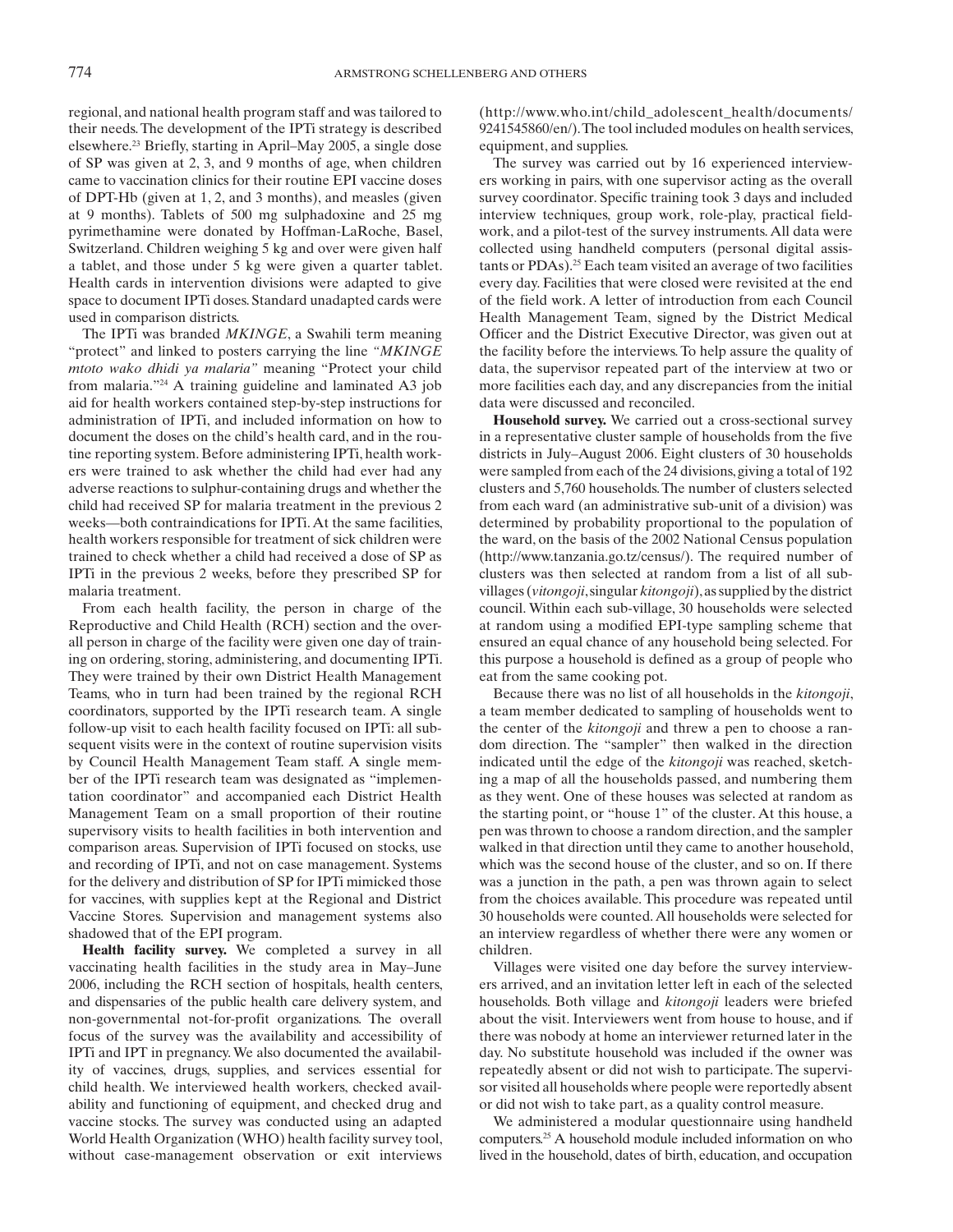and ethnic group of the household head. We collected information on proxy markers of household socioeconomic status including ownership of a radio, bicycle, phone, animals, and poultry; whether the house had a corrugated iron roof, was owner-occupied or rented, and whether it was connected to the mains electricity supply. We also recorded household location using a handheld Global Positioning System (GPS).

 The health module of the questionnaire was administered for all children less than one year of age. Mothers or carers (here we use the term "mother" to denote the main carer) were interviewed about whether the child was currently breastfed, and if so what other food or drink the child had received over the previous 24 hours. Information on IPTi and routine vaccinations was documented directly from health cards or other written records. Where no such record was available we asked about the number, but not dates of doses received. It should be noted that primary estimates of IPTi and vaccine coverage reported here are based on written information alone and are likely to be conservative.<sup>26</sup> Mothers were then asked about use of mosquito nets and net treatment, the name and location of their nearest health facility, and about any illness each child had during the 2 weeks before the survey, and what action had been taken. For children who had been sick, we asked about use of appropriate (non-traditional) health care providers including village health workers, dispensaries, health centers, hospitals, or private doctors. A finger-prick sample of blood was collected and hemoglobin (Hb) concentration measured using a battery-powered Hemocue photometer (HemoCue AB, Angelholm, Sweden). We tested for *P. falciparum* malaria parasitemia using the Paracheck rapid HRP2 antigen detection test (Orchid Biomedical Systems, Goa, India). Our assessments of parasitemia are therefore of antigenemia, and we use the expression "parasitemia (antigenemia)" below as a reminder. Children found to be anemic (Hb < 11 g/dL) or parasitemic were offered treatment according to Tanzanian national guidelines (14-day course of ferrous sulphate, SP, or both). Children with  $Hb < 5$  g/dL were also encouraged to attend a hospital urgently and their transportation facilitated.

 One-third of each cluster of 30 households was chosen at random for malaria testing of all residents and the detailed interviews in infants described previouisly. This was carried out to evaluate the effects of IPTi on parasitological resistance, and findings will be reported in detail elsewhere. Among samples collected, overall frequency of dihydrofolate reductase (*dhfr*) triple mutant was 46–57% and of the dihydropteroate synthase (*dhps*) double mutant was 52–62%.

 The survey was carried out by 35 people in five teams of seven, each consisting of four interviewers, a supervisor, a sampler, a driver, and a car. Interviewers were trained for 2 weeks. All teams worked in all divisions. The training included interview technique. A detailed field manual was prepared, piloted during the training sessions, and carried in the field by all interviewers. The trainees included participants from all study districts. At the end of the training period a pilot survey was carried out in part of Mtwara Rural district.

 Five main quality control measures were taken during the survey. First, quality control of the sampling procedure was done by the supervisor through review of the sketch maps, discussion with village leaders, accompanied sampling, and checking a computer-generated report summary, which included the time taken on sampling each day and the distance from the center to the reported edge of the sampled *kitongoji* using GPS information. Second, at least one interview was accompanied by each supervisor each day and he/ she also repeated key aspects of a random selection of a further four interviews per team per day. Any discrepancies between the initial and repeat interviews were discussed with the interviewer and appropriate action taken. Third, weighing scales and Hemocue machines were calibrated before, during, and after the survey work. Fourth, blood slides were taken alongside rapid diagnostic tests for one of the five survey teams. Detailed results from this substudy will be reported elsewhere. Fifth, data from each interviewer were synchronized with a laptop before leaving the *kitongoji* each day, from which automated reports were produced summarizing the work, and any internal inconsistencies were resolved before leaving the *kitongoji* .

 Baseline data were collected using a similar approach in 2004, before randomization. Survey methods and summary findings from 2004 are reported elsewhere.<sup>20</sup>

 **Data processing and analytical methods.** All data were entered into PDAs at the point of data collection and standard range, consistency, and completeness checks were carried out at that time. Analysis was done in Stata version 8.0 according to a pre-agreed analytical plan and in accordance with the design of the survey, using "svy" commands, such as svytab, to summarize and adjust for the clustered nature of the household survey data.

 We created an index of household wealth based on ownership of assets. The household wealth index was the weighted sum of household characteristics including whether they owned the house they occupied, whether they owned consumer durables such as a bicycle, radio, or corrugated iron roof, whether they owned animals or poultry, whether they used wood for cooking, and whether they had mains electricity. The weights for the assets in the index were generated by Principal Components Analysis.<sup>27</sup> Households were categorized into one of five equal-sized groups from the poorest to the least poor.

 Standard vaccine coverage indicators generally apply to children aged 12–23 months, and were thus not readily applicable to IPTi in our survey of children aged 2–11 months. Therefore, we developed two definitions of IPTi coverage. First, we used a relatively conservative definition in children aged 6–11 months, of two doses of IPTi before they were 6 months of age, using information written on their health cards and assuming that those without a health card had not received the intervention. Second, we used a far less conservative approach in children aged 2–11 months, of one or more doses of IPTi as reported by the mother and written on the health card.

 We carried out both "intention to treat" and "per protocol" analyses. For the intention to treat analysis, all children identified in the selected households located in a division randomized to receive IPTi were included in the intervention group, and compared with all children identified in the selected households in comparison divisions.

 For the per protocol analysis of malaria and anemia, we restricted the analysis to children in implementing divisions whose records suggested they had received IPTi, and children from comparison divisions who had received a corresponding vaccine, in a defined period of 2 to 6 weeks before the survey. This period was chosen because of our use of the rapid antigen detection test for malaria parasitemia: this HRP2-based test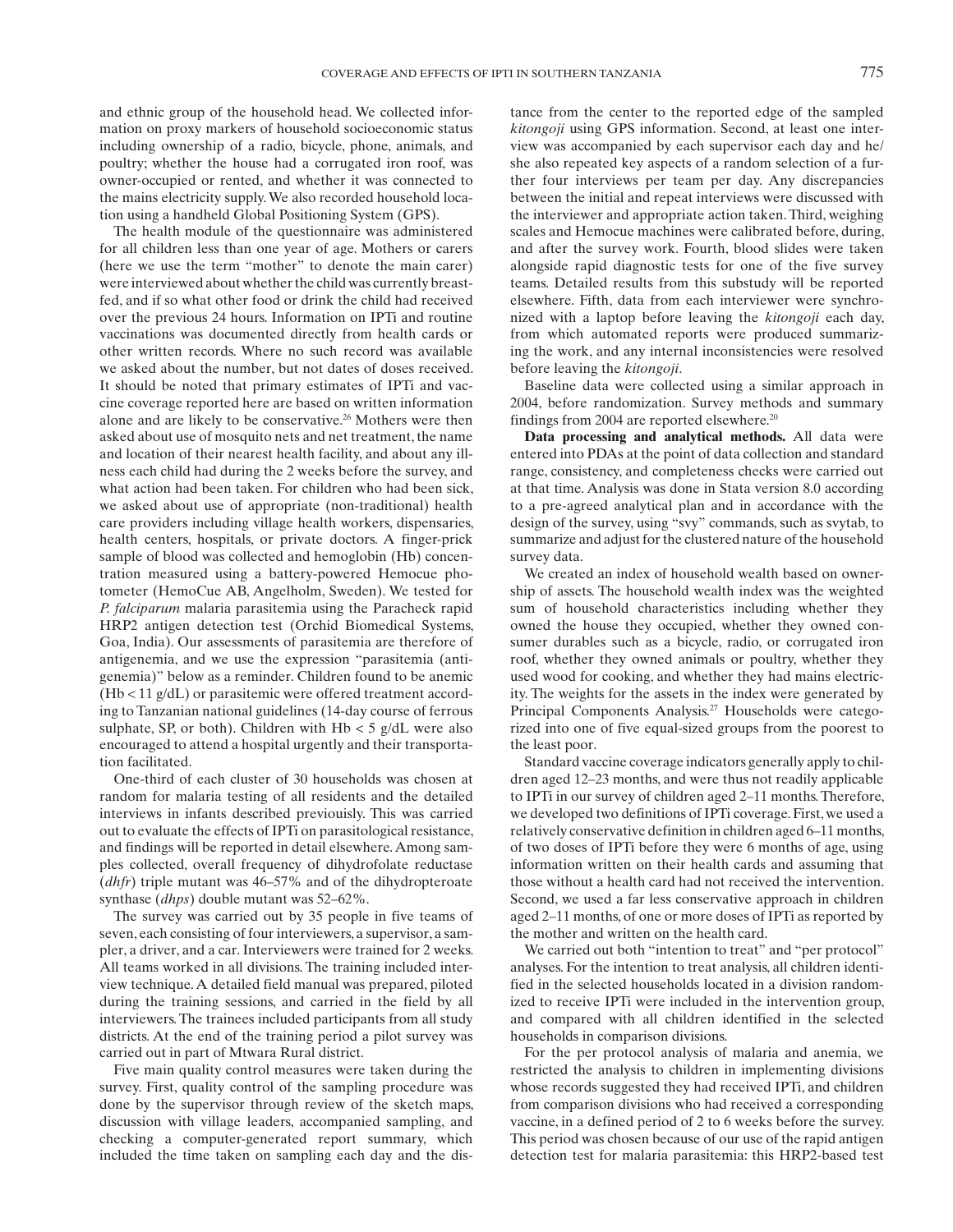is known to remain positive for 2 weeks after parasites have been cleared.

 Statistical testing of household survey data was based on the *t* test, using a summary measure of the data from each of the 12 intervention and 12 comparison divisions. This adjusts both for the survey design and for the study design, which was randomized by division.<sup>22</sup> For health facility survey data, statistical testing was based on the  $\chi^2$  test.

 **Ethical approval and community consent.** The study was undertaken within the framework of the assessment of the community effectiveness of IPTi, part of the IPTi Consortium (www.ipti-malaria.org). We received ethical approval from local and national institutional review boards (Ifakara Health Institute, formerly Ifakara Health Research and Development Center, Ifakara, and the National Tanzania Medical Research Co-coordinating Committee) through the Tanzania Commission for Science and Technology. Ethical and research clearance was also obtained from the institutional review board of the London School of Hygiene and Tropical Medicine, UK, and from the Ethics Commission of the Cantons of Basel-Stadt and Basel-Land, Switzerland. During field work, information sheets in Swahili about the study were given out, explaining why it was being done, by whom, and what it would involve. In the household survey, written consent of all household heads was sought. All possible steps were taken to minimize breaches of confidentiality.

 In Tanzania, councilors are the elected representatives of the community at ward and division level. At the start of the project we held meetings in each district with the health, water, and education committee of the local councilors. The research team explained the project to these committees, and that they were free to decide whether to participate. All the groups agreed to participate. Carers were free to decline the intervention at the health facility, and this was noted to occur even during piloting of the intervention.

### RESULTS

**Comparability at baseline.** The trial profile is shown in Figure 2. The baseline household survey<sup>20</sup> included 599 children aged 2–11 months, of whom 340 were from intervention and 259 from comparison divisions. There was no evidence of any difference between intervention and comparison divisions with regard to age, sex, or socio-economic status (Table 1). With regard to preventive health measures, exclusive breastfeeding in children aged 2–6 months was reported by 11% of mothers from intervention and 15% of mothers from comparison divisions ( $P = 0.62$ ). Mosquito net use the night before the survey in children aged 2–11 months was reported by 31% of mothers in both intervention and comparison divisions ( $P =$ 0.93). Vaccine coverage was slightly lower in intervention than comparison divisions, but this difference did not reach statistical significance (59% and 69%,  $P = 0.16$ ). Weight-forage in children aged 2–11 months was also comparable in the two groups, with 20% in both areas having a z-score of −2 or less  $(P = 0.81)$ .

 With regard to infection, illness, and health-seeking behavior in children aged 2–11 months, the two groups were also broadly comparable. Malaria parasitemia (antigenemia) was detected in 59% of children in intervention divisions and 57% of children in comparison divisions ( $P = 0.69$ ). Prevalence of severe anemia (Hb < 8/dL) was 33% in children from intervention areas and 29% in those from comparison areas ( $P =$ 0.48). Fever in the 2 weeks preceding the survey was reported in 34% of children from intervention areas and 30% of those from comparison areas ( $P = 0.30$ ). There was no evidence of



FIGURE 2. Trial profile.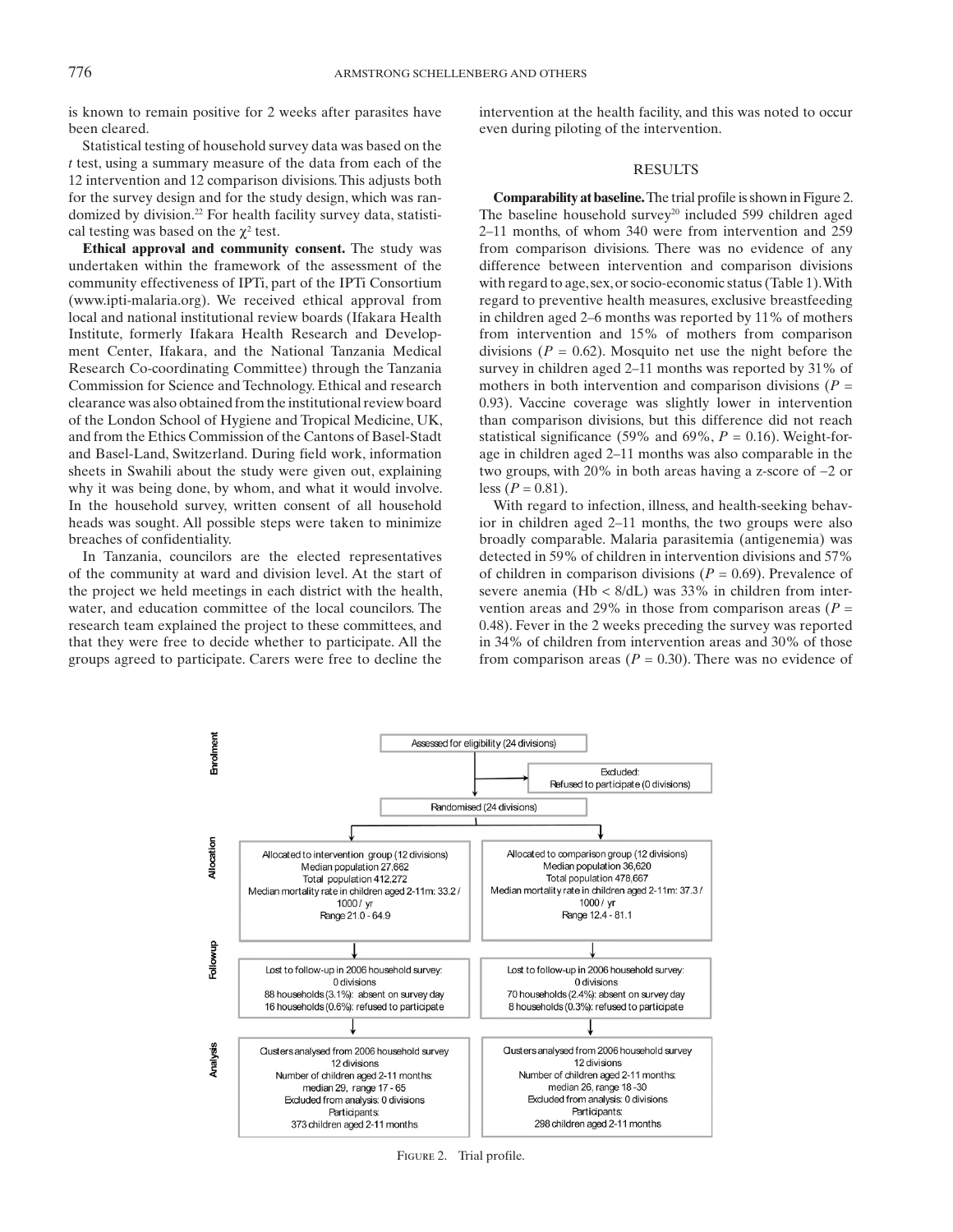| × |  |
|---|--|
|   |  |

|                                                                | Intervention divisions (IPTi) $n/N$ (%) | Comparison divisions $n/N$ (%) | $P+$ |
|----------------------------------------------------------------|-----------------------------------------|--------------------------------|------|
| Age                                                            |                                         |                                |      |
| 2–4 months                                                     | $109(32\%)$                             | 72 (28%)                       | 0.42 |
| 5–8 months                                                     | 133 (39%)                               | $108(42\%)$                    |      |
| $9-11$ months                                                  | 98 (29%)                                | 79 (30%)                       |      |
| All children (2–11 months)                                     | 340                                     | 259                            |      |
| Sex                                                            |                                         |                                |      |
| Girls                                                          | 160(47%)                                | $130(50\%)$                    | 0.39 |
| <b>Boys</b>                                                    | 180 (53%)                               | $129(50\%)$                    |      |
| Socioeconomic status (quintiles)                               |                                         |                                |      |
| Q5 (Poorest)                                                   | 64 (19%)                                | 38 (15%)                       | 0.69 |
| Q4                                                             | $70(21\%)$                              | 53 (21%)                       |      |
| Q <sub>3</sub>                                                 | 49 (14%)                                | 46(18%)                        |      |
| O <sub>2</sub>                                                 | 72 (21%)                                | 54 (21%)                       |      |
| Q1 (Least poor)                                                | 85 (25%)                                | 65(25%)                        |      |
| Total                                                          | 340                                     | 256                            |      |
| Preventive health measures                                     |                                         |                                |      |
| Child aged 2–6 months is exclusively breastfed                 | $15/140(11\%)$                          | 15/97 (15%)                    | 0.62 |
| Child 2–11 months sleeps under a mosquito net                  | 104/336 (31%)                           | 80/258 (31%)                   | 0.93 |
| Child 6–11 months received 3 doses of DPT vaccine              | 118/200 (59%)                           | 111/162 (69%)                  | 0.16 |
| Low weight for age z-score $(< = -2$ ) in 2–11 months          | 59/298 (20%)                            | 47/237 (20%)                   | 0.81 |
| Infection, illness, and health-seeking behavior in 2–11 m olds |                                         |                                |      |
| Prevalence of malaria parasites                                | 176/300 (59%)                           | 135/236 (57%)                  | 0.69 |
| Severe anemia prevalence $(Hb < 8 g/dL)$                       | 100/300 (33%)                           | 69/238 (29%)                   | 0.48 |
| Fever in 2 weeks preceding survey                              | 114/337 (34%)                           | 78/259 (30%)                   | 0.30 |
| Distance (km) to the nearest health facility 6 km or over      | 83/298 (28%)                            | 50/221 (23%)                   | 0.45 |
| Sought care for sick baby from non-traditional type provider   | 79/173 (46%)                            | 57/117 (49%)                   | 0.30 |
| Proportion admitted since birth                                | 35/337 (10%)                            | 32/259 (12%)                   | 0.28 |
|                                                                |                                         |                                |      |

TABLE 1 Baseline (2004) household survey: comparability of a sample of children from intervention and comparison areas\*

\* IPTi = intermittent preventive treatment of malaria in infants; DPT = diphtheria pertussis tetanus.

† Using *t* tests that adjust for the survey design and study design (randomized by division).

a disparity with regard to care seeking, with 46% of sick children from intervention areas reportedly taken to an appropriate (non-traditional) health care provider, compared with 49% in comparison areas ( $P = 0.30$ ). Reported hospital admissions since birth were also similar in the two groups, with 10% of children in intervention and 12% in comparison divisions having been admitted to the hospital  $(P = 0.28)$ .

 **Availability of IPTi: Health facility survey findings.** The health facility survey included interviews and reviews of health facility records in 135 facilities between May 25 and June 7, 2006, 65 in the intervention and 70 in comparison areas. Materials to support IPTi were widely available in intervention areas: 86% of facilities had IPTi-adapted RCH cards in stock (Table 2) and 79% had IPTi job aids. A total of 94% had SP for IPTi in stock on the day of the survey. However, 24% of health facilities had experienced one or more IPTi stock-out at some point during the preceding 6 months. Neither materials to support IPTi, nor IPTi itself, were found in any health facilities in the comparison areas.

 General supervision and services related to the corresponding vaccines with which IPTi is given were reasonably widely available and comparable in intervention and comparison areas. With regard to supervision, 72% of intervention area facilities had one or more supervisory visits in the 6 months before the survey, compared with 70% in comparison areas  $(P = 0.81)$ . The DPT vaccination services were available on at least 1 day each week in 89% of health facilities in intervention areas and 91% of facilities in comparison areas ( $P = 0.64$ ). In intervention areas, on the day of the survey, 82% of facilities had DPT-Hb and 89% had measles vaccine in stock. In comparison areas, on the day of the survey, 77% of facilities had DPT-Hb in stock and 86% had measles vaccine in stock ( $P = 0.50$  and  $P =$ 0.52, respectively). During the preceding 6 months, stock-outs

of DTP-Hb, oral polio vaccine (OPV), and measles vaccine had occurred in 74%, 51%, and 34% facilities, respectively.

 **Follow-up: 2006 household survey findings.** The household survey was carried out between July 3 and August 19, 2006, and included 5,734 households in 192 clusters of 30 households each. In 5,574 households (98%) someone was at home to be interviewed on the day of the survey. Over 99.5% of household heads agreed to take part (5,552/5,574). In these households, there were 671 children aged 2–11 months who took part in the survey, of whom 373 (56%) lived in divisions randomized to receive IPTi (Table 3). The two groups were similar with regard to age and sex distribution, but there was some evidence that children from intervention divisions were slightly poorer on average than those from comparison divisions. For example, 40% of children

TABLE 2 Provision of IPTi and related services in intervention and comparison reas, 2006 health facility survey

|                                                                  | Intervention<br>divisions | Comparison<br>divisions | Р†       |
|------------------------------------------------------------------|---------------------------|-------------------------|----------|
| IPTi-adapted child health<br>card (or sticker) available         | 56/65 (86%)               | $0/69(0\%)$             | N/A      |
| <b>IPTi</b> service available                                    | $61/65(94\%)$             | $0/69(0\%)$             | < 0.0001 |
| SP for IPTi available                                            | $61/65(94\%)$             | $0/69(0\%)$             | < 0.0001 |
| Stock-out of SP for IPTi in<br>previous 6 months                 | 13/55 (24%)               | N/A                     |          |
| Received $\geq 1$ supervisory<br>visit during previous 6m        | 46/64 (72%)               | 49/70 (70%)             | 0.81     |
| DPT vaccination services<br>available at least 1 day<br>per week | 57/64 (89%)               | 64/70 (91%)             | 0.64     |
| DPT-Hb vaccine available                                         | 53/65 (82%)               | 53/69 (77%)             | 0.50     |

 $* IPTi$  = intermittent preventive treatment of malaria in infants;  $SP = \text{subphadoxine}$ pyrimethamine;  $DPT =$  diphtheria pertussis tetanus;  $N/A =$  not available. † From χ<sup>2</sup> test.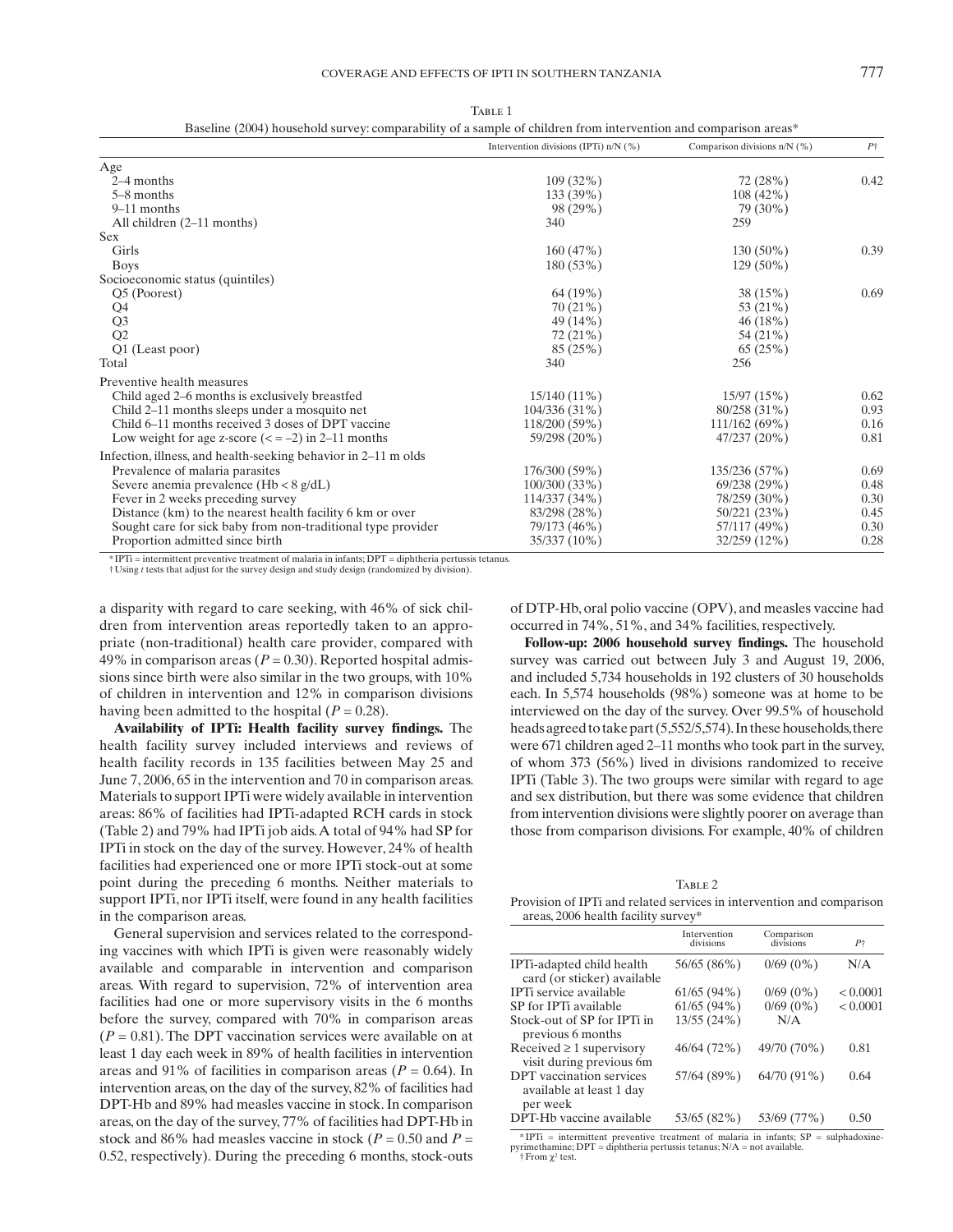|                                                                                                                                                | Findings from 2006 household survey: age, sex, socio-economic status, preventive health measures, IPTi coverage and timing* |                           |          |
|------------------------------------------------------------------------------------------------------------------------------------------------|-----------------------------------------------------------------------------------------------------------------------------|---------------------------|----------|
|                                                                                                                                                | Intervention divisions                                                                                                      | Comparison divisions      | $P+$     |
| Age group                                                                                                                                      |                                                                                                                             |                           |          |
| $2-4$ month                                                                                                                                    | $121(32\%)$                                                                                                                 | $95(32\%)$                | 0.98     |
| $5-8$ month                                                                                                                                    | $136(36\%)$                                                                                                                 | $115(39\%)$               |          |
| $9-11$ month                                                                                                                                   | $117(31\%)$                                                                                                                 | 88 (30%)                  |          |
| All children (2–11 month)                                                                                                                      | 373                                                                                                                         | 298                       |          |
| Sex (% male)                                                                                                                                   | 183/374 (49%)                                                                                                               | 142/298 (48%)             | 0.69     |
| Socioeconomic status (quintiles)                                                                                                               |                                                                                                                             |                           |          |
| Q5 (Poorest)                                                                                                                                   | 67(18%)                                                                                                                     | 45(15%)                   | 0.06     |
| Q <sub>4</sub>                                                                                                                                 | 104(28%)                                                                                                                    | $62(21\%)$                |          |
| O <sub>3</sub>                                                                                                                                 | 52(14%)                                                                                                                     | 48 $(16\%)$               |          |
| O <sub>2</sub>                                                                                                                                 | 87 (23%)                                                                                                                    | 67(22%)                   |          |
| Q1 (Least poor)                                                                                                                                | 64 (17%)                                                                                                                    | 76 (26%)                  |          |
| Preventive health measures                                                                                                                     |                                                                                                                             |                           |          |
| Child aged 2–11 months sleeps under mosquito net                                                                                               | 195/364 (54%)                                                                                                               | 182/286 (64%)             | 0.31     |
| Exclusive breast feeding in children 2–5 months old                                                                                            | 25/155 (16%)                                                                                                                | 115/118(13%)              | 0.25     |
| Child 6–11 months old received 3 doses of DPT vaccine                                                                                          | 162/219 (74%)                                                                                                               | 133/180 (74%)             | 0.38     |
| Child 6-11 months old received 3 doses of polio vaccine                                                                                        | 162/219 (74%)                                                                                                               | 134/180 (74%)             | 0.82     |
|                                                                                                                                                |                                                                                                                             |                           |          |
| <b>IPTi Coverage Measures</b>                                                                                                                  |                                                                                                                             |                           |          |
| Child 6-11 months received 2 doses of IPTi before                                                                                              | 103/219 (47%) 95% CI (37,57)                                                                                                | $4/180$ (2%) 95% CI (1,6) | < 0.0001 |
| 6 months of age, using information from health                                                                                                 |                                                                                                                             |                           |          |
| card alone                                                                                                                                     |                                                                                                                             |                           |          |
| Child 2–11 months received at least 1 one dose of                                                                                              | 272/359 (76%)                                                                                                               | 29/280 (10%)              | < 0.0001 |
| IPTi, using information from health card or reported                                                                                           |                                                                                                                             |                           |          |
| by the mother                                                                                                                                  |                                                                                                                             |                           |          |
| "Missed opportunities" for IPTi                                                                                                                |                                                                                                                             |                           |          |
| Child 2–11 months old with DPT dose 2 received IPTi                                                                                            | 202/291 (69%)                                                                                                               | 9/229(4%)                 |          |
| at time of DPT-2                                                                                                                               |                                                                                                                             |                           |          |
| Child 3–11 months old with DPT dose 3 received IPTi                                                                                            | 151/212 (71%)                                                                                                               | 6/177(3%)                 |          |
| at time of DPT-3                                                                                                                               |                                                                                                                             |                           |          |
| Median age at each dose of IPTi (months)                                                                                                       |                                                                                                                             |                           |          |
| Dose 1                                                                                                                                         | $2 m 27 d (IQR 2 m 7 d-3 m 18 d) (N = 226)$                                                                                 |                           |          |
| Dose 2                                                                                                                                         | $4 m 7 d (IOR 3 m 18 d-5 m 4 d)(N = 164)$                                                                                   |                           |          |
| Dose 3                                                                                                                                         | 9 m 8 d (IQR 9 m 3 d–10 m 3 d) $(N = 33)$                                                                                   |                           |          |
| $*$ IPT <sub>i</sub> = intermittent preventive treatment of malaria in infants: DPT = diphtheria pertussis tetanus: IOR = interquartile range. |                                                                                                                             |                           |          |

TABLE 3

† Using *t* tests that adjust for the survey design and study design (randomized by division).

in the intervention area were in the top two quintiles of socioeconomic status, whereas 48% of children in the comparison areas were  $(P = 0.06$ , based on mean SES score).

 Preventive health measures including exclusive breastfeeding in children aged 2–5 months, mosquito net use, and coverage of DPT-Hb, polio, and measles vaccine were comparable in the two groups (Table 3). Mosquito net use had almost doubled, from 31% coverage reported in 2004 to 58% in 2006, but there was no evidence of a difference between the two groups (54% and 64% in intervention and comparison divisions, respectively,  $P = 0.31$ ). Treated net use (treated in the last year) was also similar in the two groups (29% [107/364] and 35% [101/285], *P* = 0.50). The DPT-Hb and polio vaccine coverage were identical (74%) in both intervention and comparison divisions ( $P = 0.38$  for DPT-Hb and  $P = 0.82$  for polio).

 **Coverage of IPTi.** In the divisions randomly allocated to IPTi, 47% of surveyed children aged 6–11 months had received two doses of IPTi before they were 6 months of age, using information written on their health cards and assuming that those without a health card had not received the intervention (Table 3). This indicator is likely to be an underestimate of true coverage of two doses because children without a health card were assumed not to have received the intervention. In comparison areas, the same indicator was found in 2% of children  $(P < 0.0001)$ . Using our alternative coverage indicator, using information on one or more doses reported by the mother and that written on the health card, we found that 76% of children aged 2–11 months in intervention divisions had received at least one dose of IPTi, compared with 10% in comparison divisions  $(P < 0.0001)$ .

 We found evidence of "Missed Opportunities" for IPTi at health facilities, where children had attended the vaccine clinic and received DPT-Hb or measles vaccine but had not been given IPTi. A total of 69% of DPT-Hb2 recipients received IPTi alongside the routine vaccination, suggesting that 31% (=100–69) had a "missed opportunity" for IPTi. For DPT-Hb3 recipients, 71% received IPTi at the same time, suggesting that 29% had a "missed opportunity" for IPTi. For measles vaccine recipients, 66% received IPTi at the same time, suggesting that 34% had a "missed opportunity" for IPTi. Overall, therefore, roughly one-third of children eligible for IPTi at a routine vaccine clinic did not receive the intervention.

 There was a tendency for both vaccines and IPTi to be given slightly later than scheduled: the median age at first dose of IPTi, given alongside DPT-Hb dose 2 was 2 months and 27 days (interquartile range [IQR] 2 m 7 d to 3 m 13 d, *N* = 226). The median age at second dose, given alongside DPT-Hb dose 3, was 4 m 7 d (IQR 3 m 18 d to 5 m 4 d, *N* = 164), and the median age at third dose, given alongside measles vaccine, 9 m 8 d (IQR 9 m 3 d to 10 m 3 d, *N* = 33).

Safety of IPTi. Hospital admissions were equally common in children aged 2–11 months in intervention and comparison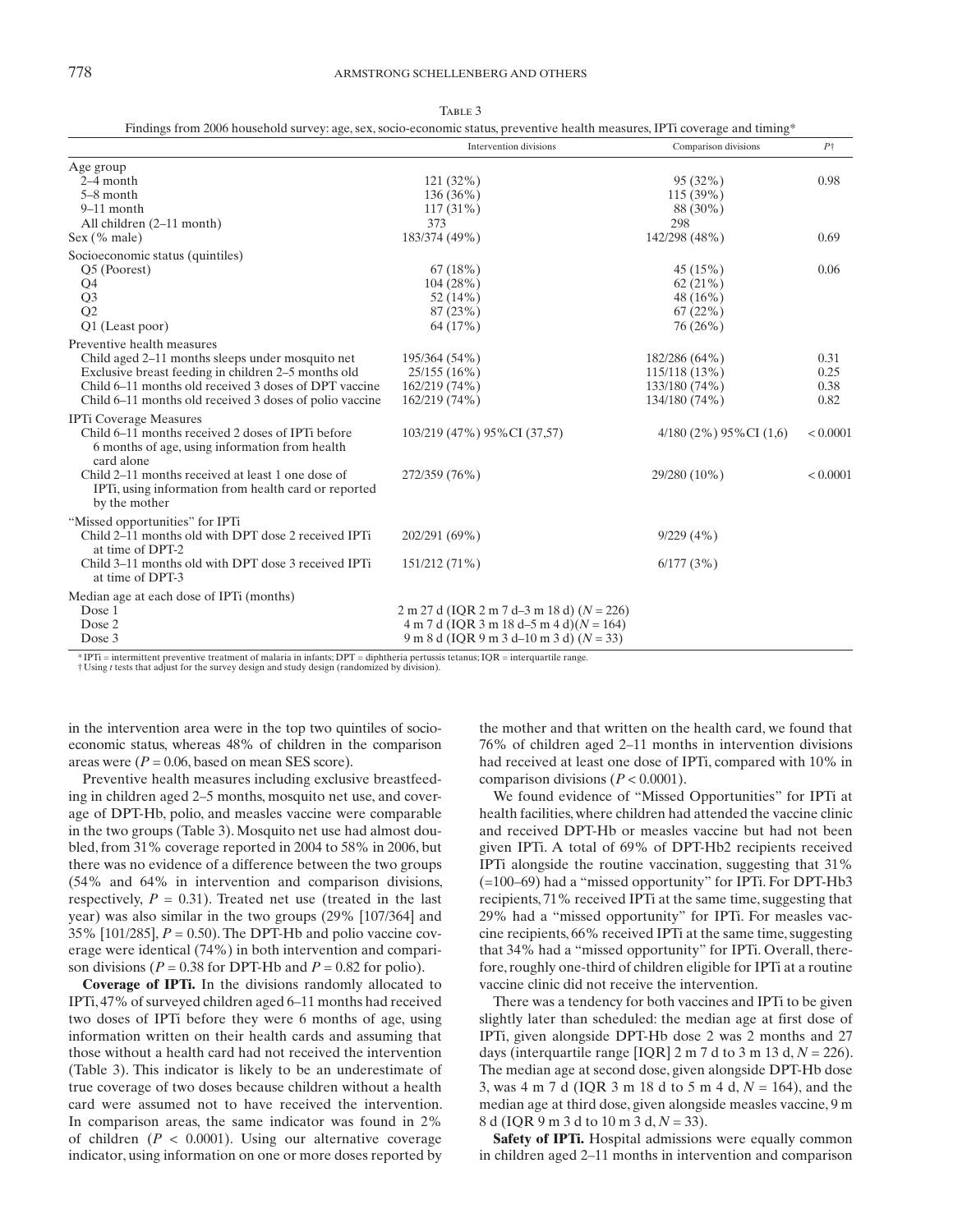divisions: 9% in each group ( $P = 0.91$ ). No children aged 2–11 months were admitted because of a rash associated with SP in either IPTi or comparison divisions. Fever in the 2 weeks before the survey was similar in the two groups, being reported for 38% children in the intervention areas and 41% children in comparison areas  $(P = 0.24)$ .

 **Effects of IPTi on malaria: Intention-to-treat analysis.** *Plasmodium falciparum* test results were available for 621 children aged 2–11 months (Table 4). Overall, the prevalence of parasitemia (antigenemia) had dropped from 58% in 2004 to 34% in 2006. Using an intention to treat analysis, there was some evidence that IPTi resulted in less malaria: parasitemia (antigenemia) was found in 31% of children living in areas where IPTi was available, and in 38% children living in comparison areas ( $P = 0.06$ ). Figure 3 shows parasitemia (antigenemia) by age in months, with arrows to show the median age at each dose of IPTi.

**Effects of IPTi on anemia, intention-to-treat analysis.** Results for anemia were available for 620/671 (92%) children aged 2-11 months (Table 4). Overall, the prevalence of mild anemia (Hb < 11 g/dL) had dropped from 93% in 2004 to 84% in 2006, and the prevalence of severe anemia (Hb  $< 8$  g/dL) had dropped from 31% in 2004 to 14% in 2006. Using an intention to treat analysis—i.e., including all children living in intervention divisions in the IPTi group, regardless of whether they had actually received the intervention—there was some evidence that IPTi reduced anemia: mild anemia (Hb < 11 g/dL) was found in 80% of children living in areas where IPTi was available, and in 88% children living in comparison areas, 8% points lower ( $P = 0.02$ ). Differences for severe anemia (Hb < 8 g/dL: 12% and 16%,  $P = 0.19$ ) and overall mean hemoglobin (9.66 and 9.39 g/dL,  $P = 0.10$ ) did not reach statistical significance. Figure 4 shows mean hemoglobin by age in months, with arrows to show the median age at each dose of IPTi.

 **Effects of IPTi on malaria and anemia: "Per protocol" analysis.** We compared parasitemia (antigenemia) and anemia in the 98 children from intervention divisions seen in the survey in the period from 2 to 6 weeks after a dose of IPTi with that in the 85 children from comparison divisions seen in the survey in the same period after the corresponding dose of DPT-Hb or measles vaccine. In children who had recently received IPTi, malaria parasite prevalence was reduced by 19 percentage points (22% versus 41%, 22/98 versus 35/85,  $P = 0.01$ ); and mean hemoglobin was increased by 0.5 g/dL  $(9.3 \text{ versus } 9.8 \text{ g/dL}, P = 0.05).$ 

| TABLE 4                                                               |
|-----------------------------------------------------------------------|
| Findings from 2006 household survey: effect of IPT on cross-sectional |
| morbidity indicators, using intention-to-treat analysis <sup>*</sup>  |

|                                                    | Intervention $n/N$ (%)             | Comparison $n/N$ (%)             | Ρ†   |
|----------------------------------------------------|------------------------------------|----------------------------------|------|
| Malaria parasitemia 109/347 (31%)<br>(antigenemia) |                                    | 103/274 (38%)                    | 0.06 |
| Mild anemia<br>(Hb < 11 g/dL)                      | 277/346 (80%)                      | 241/274 (88%)                    | 0.02 |
| Severe anemia<br>(Hb < 8 g/dL)                     | 40/346 (12%)                       | 44/274 (16%)                     | 0.19 |
|                                                    | Intervention<br>(mean $& 95\%$ CI) | Comparison<br>(mean $& 95\%$ CI) | P†   |
| Hemoglobin                                         | $9.66(9.5-9.8)$                    | $9.39(9.2 - 9.6)$                | 0.10 |

 \* IPTi = intermittent preventive treatment of malaria in infants; CI = confidence interval. † Using *t* tests that adjust for the survey design and study design (randomized by division).



 Figure 3. Malaria parasitemia (antigenemia) by age in months in children from IPTi and comparison areas, 2006 household survey, using intention-to-treat analysis.

#### DISCUSSION

 In this large-scale implementation research study we have shown that IPTi can be administered and managed by the routine health system in a relatively under-resourced area of Tanzania, achieving coverage levels that approach those of the EPI vaccines within a year of launching the intervention.

 Our study has several limitations. First, we could not adapt existing standard vaccine coverage indicators because we studied children aged 2–11 months, when a more conventional approach would have been to include children aged 12–23 months. Our study aimed to estimate coverage relatively soon after the launch of IPTi, and children over a year old could not have received the first dose of IPTi. We therefore developed two indicators, the first to represent a highly conservative estimate of two doses of IPTi, and the second to estimate coverage of at least one dose in a much less conservative way. Coverage figures should always be interpreted with care: while routine health information systems have a tendency to overestimate coverage,<sup>26</sup> household surveys may tend to under-estimate the true coverage, particularly those taking written information from health cards alone and assuming that children with no health card did not receive the intervention in question. In our second, less conservative, approach, we asked mothers whether their children had received IPTi and vaccines, as well as reviewing written information from health cards, which is likely to be an overestimate. The true coverage of one or more



FIGURE 4. Hemoglobin levels by age in months in children from IPTi and comparison areas, 2006 household survey, using intentionto-treat analysis.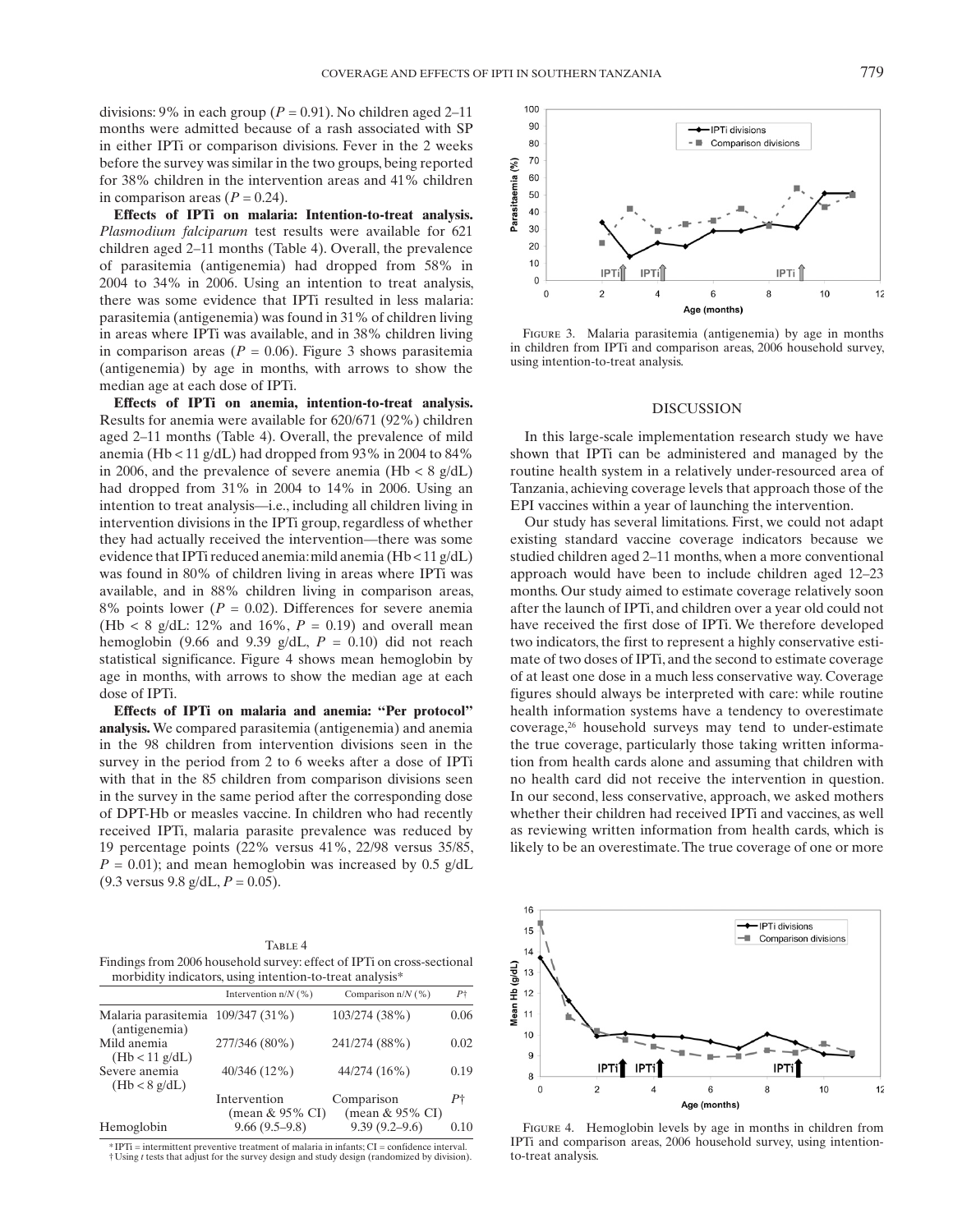doses of IPTi is likely to lie between these two extremes of 47% and 76%.

 A second limitation of our study is the use of a rapid diagnostic test for malaria, rather than to use thick blood films. Such tests are known to lack specificity $28-30$ : ours is no exception, and detailed results will be presented elsewhere (Laurent and others, in preparation).

 There was evidence of "missed opportunities" for IPTi, whereby between 29% and 34% of children attending health facilities and receiving routine immunizations did not receive the corresponding dose of IPTi. Acceptability of IPTi was good, and it is unlikely that these missed opportunities were because of mothers' refusal to accept the intervention.<sup>10</sup> Informal enquiries among the IPTi field research team and a convenience sample of health facility, district, and national staff suggest that staff attitude may have had an important role to play. Despite the scale of implementation and the obvious support from senior Ministry of Health staff, facility staff was aware that IPTi implementation was part of a pilot project, not a formal recommendation of the Ministry of Health, and not being implemented in all facilities. There were anecdotal reports of facility staff not covering IPTi-related duties when colleagues who had been trained in IPTi were absent from work, mainly because IPTi was not a recognized policy. There were also minor deficiencies in knowledge, problems with stock-outs of SP for IPTi, and poor documentation. In addition, approximately 5% of children were treated with SP for malaria in the 2 weeks before attending vaccination clinic (data not shown), and these children were ineligible for IPTi. It was noteworthy that the frequency of stock-outs of SP for IPTi was lower than that for associated vaccines. Despite this, vaccine coverage in the area was relatively good, reflecting a tendency for children to reattend when vaccines came into stock.

 The "per protocol" analysis was conducted to look for evidence of biological efficacy of IPTi in children known to have received the intervention. We found strong evidence of a protective effect of IPTi on immediate health outcomes. Recent IPTi administration was associated with an increase in mean hemoglobin of 0.5 g/dL and an approximate halving in the prevalence of parasitemia (antigenemia) (22% compared with 41%). This suggests that the contemporaneous levels of resistance to SP did not preclude a biological effect of the intervention.

 Despite only modest IPTi coverage, an intention to treat analysis revealed some evidence of a measurable population effect of IPTi on hemoglobin and parasitemia, with malaria parasitemia being seven percentage points lower in the intervention group than in the comparison group, and mild anemia (Hb < 11 g/dL) being eight percentage points lower. Such effects on the prevalence of parasitemia and anemia have not previously been documented in randomized controlled trials of IPTi.<sup>11</sup>

 The median age at dosing was older than that intended by the EPI program. Doses 1 and 2 of IPTi should have been administered at age 2 and 3 months, but were actually administered roughly 1 month late on average. The timing of each dose is important because the risk of life-threatening malaria is particularly high in the first few months of life,<sup>1</sup> especially in areas of high and perennial malaria transmission ( www.iptiwebtool.org). It is possible that better compliance with the timing of vaccinations will increase the impact of IPTi in routine practice.

 We have presented evidence that routine health services in an impoverished, remote, and rural part of Tanzania were able to initiate and sustain implementation of IPTi with minimal specific additional inputs. Analysis of samples collected in the weeks after a dose of IPTi showed a reduction in the prevalence of *P. falciparum* infection and of anemia, suggesting that existing levels of drug resistance were not preventing a beneficial effect of IPTi. About a year after routine implementation of IPTi started, we found that IPTi coverage, though suboptimal, was sufficient to make anemia and malaria less prevalent among children living in areas where IPTi was implemented than in comparison areas. These encouraging results were generated in the context of a dramatic increase in the coverage of insecticide-treated nets and a general decline in the prevalence of parasitemia. Such changes in the coverage of malaria control tools and *P. falciparum* parasitemia are increasingly common.<sup>31-33</sup> The IPTi may be a useful addition to malaria control strategies in many parts of sub-Saharan Africa.

#### Received April 22, 2009. Accepted for publication December 4, 2009.

 Acknowledgments: We thank the health workers and the families who took part in the surveys, the administrative and support staff of Ifakara Health Institute, and the District and Regional Health Management teams of Mtwara and Lindi Regions. We acknowledge the support of Alex Mwita, Azma Simba, Neema Rusibamayila, and Mary Margaret Kitambi, members of the "Core Group" of key stakeholders for IPTi at the Ministry of Health in Dar es Salaam. We also thank Andrea Egan and Roly Gosling for their comments and Barbara Willey for assistance in finalizing the manuscript. This work is published with the permission of the Director-General of NIMR, for whose support we are grateful.

 Financial support: This study received funding from the Bill and Melinda Gates Foundation through the Intermittent Preventive Treatment in infants (IPTi) consortium ( www.ipti-malaria.org ). JAS received funding from the Bill and Melinda Gates Foundation through the Gates Malaria Partnership.

 Authors' addresses: Joanna R. M. Armstrong Schellenberg and David M. Schellenberg, Department of Infectious and Tropical Disease, LSHTM, London, UK, E-mails: joanna.schellenberg@lshtm.ac.uk and david.schellenberg@lshtm.ac.uk. Kizito Shirima, Werner Maokola, Fatuma Manzi, Mwifadhi Mrisho, and Hassan Mshinda, Ifakara Health Institute, Dar es Salaam, Tanzania, E-mails: kshirima@ihi .or.tz, drwernerm@yahoo.com, fmanzi@ihi.or.tz, mmrisho@ihi.or.tz, and hmshinda@ihi.or.tz. Adiel Mushi, National Institute for Medical Research, Muheza, Tanzania, E-mail: adiel.mushi@gmail.com. Pedro Alonso, CRESIB, Hospital Clinic i Provincial, Barcelona, Spain, E-mail: palonso@clinic.ub.es. Marcel Tanner, Swiss Tropical and Public Health Institute, Basel, Switzerland, E-mail: marcel.tanner@ unibas.ch.

 Reprint requests: Joanna R. M. Armstrong Schellenberg, London School of Hygiene and Tropical Medicine, Keppel Street, London WC1E 7HT, E-mail: Joanna.schellenberg@lshtm.ac.uk .

#### REFERENCES

- 1. Abdullah S, Adazu K, Masanja H, Diallo D, Hodgson A, Ilboudo-Sanogo E, Nhacolo A, Owusu-Agyei S, Thompson R, Smith T, Binka FN, 2007. Patterns of age-specific mortality in children in endemic areas of sub-Saharan Africa . *Am J Trop Med Hyg 77:*  $99 - 105.$
- 2. Ross A, Penny M, Maire N, Studer A, Carneiro I, Schellenberg D, Greenwood B, Tanner M, Smith T, 2008. Modelling the epidemiological impact of intermittent preventive treatment against malaria in infants . *PLoS One 3:* e2661 .
- 3. Masanja H, de Savigny D, Smithson P, Schellenberg J, John T, Mbuya C, Upunda G, Boerma T, Victora C, Smith T, Mshinda H, 2008 . Child survival gains Tanzania: analysis of data from demographic and health surveys. *Lancet* 371: 1276-1283.